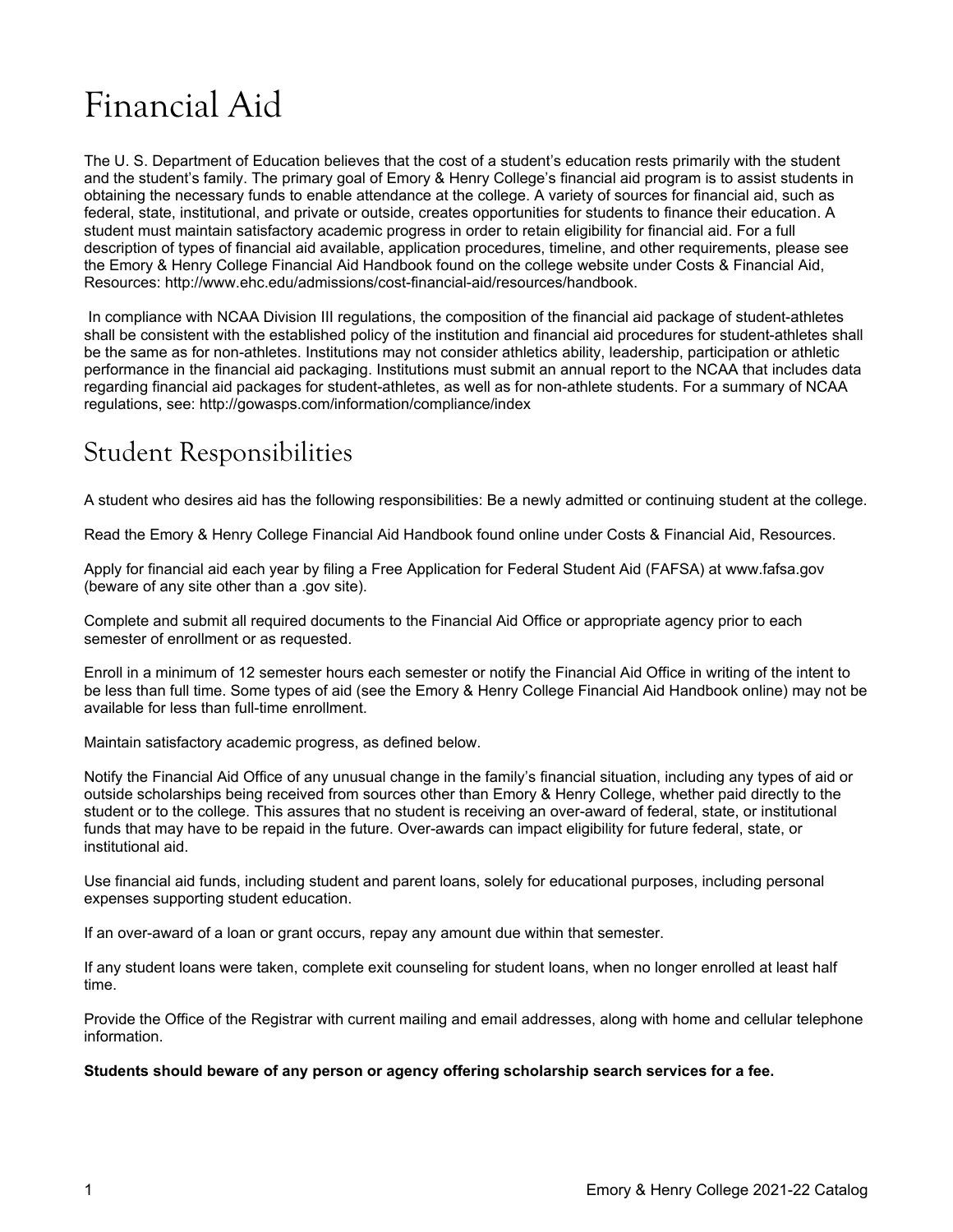# Satisfactory Academic Progress

For the purpose of satisfactory academic progress, financial aid includes all federal, state, and Emory & Henry College funded scholarships, grants, discounts, work, and loans.

### **The 150% Rule**

The maximum timeframe for undergraduate students completing degree requirements is six years for full-time study and twelve years for part-time study. Therefore, financial assistance will not be available beyond the maximum timeframes. For a degree requiring 120 credit hours to complete financial aid eligibility ends after 180 credit hours are attempted. For a degree requiring 124 credits to complete financial aid eligibility ends after 186 credit hours are attempted. Withdrawals, and repeated courses, will be counted toward total credits attempted.

Emory & Henry College institutional aid (scholarships and grants) is not available for more than eight (8) semesters four (4) full-time years of study.

Students should also be aware that by completing the minimum 24 credit hours per year on a full-time basis would not allow the degree to be completed in four (4) years. Students enrolling for 12 credit hours per year on a part-time basis will not be able to complete the degree in eight (8) years.

### Quantitative Standards

To be eligible for continued receipt of financial aid, full-time students enrolled in a degree program must complete at least 75% of all attempted credit hours.

Satisfactory progress standards are cumulative and will include all semesters of the student's enrollment, even those for which the student did not receive student aid.

### **Qualitative Standards**

### **Grant Point Average Requirements**

When progress is reviewed, full and part-time students must meet the cumulative GPA requirement at their level of study. Students are required to have a 1.7 cumulative GPA after their first semester of enrollment. Students are required to have a 1.8 cumulative GPA after their second semester of enrollment; and a 1.9 after their third semester of enrollment. Students are required to have a minimum of a 2.0 cumulative GPA after four semesters of enrollment. If the required CGPA is not met, the student is not eligible for financial aid until it is achieved.

### **Measurement of Academic Progress**

Academic Progress measurement includes the Fall and Spring semesters and will be measured at the end of each semester.

Failures and withdrawals are courses attempted, not completed. Incompletes are not counted towards credits completed until after the coursework is successfully completed and posted by the Registrar. Repeat courses will not count toward credits completed for SAP since the credits were already counted toward the standards the first time the course was completed and the student already received aid for these courses.

### **When Minimum Standards of Academic Progress are NOT achieved:**

The Financial Aid office will notify students who fail to meet these requirements when information on academic progress is available at the end of each semester. Students who fail to meet these requirements the first time will be placed on Financial Aid Warning for the following semester. If the student is still not meeting the minimum standards, their financial aid will be suspended and will not be considered until all standards have been achieved or a successful appeal has been granted. If an appeal has been granted, then the student is placed on Financial Aid probation for the following semester. Under no circumstances will student aid be awarded retroactively to the semester(s) in which the standards were not met.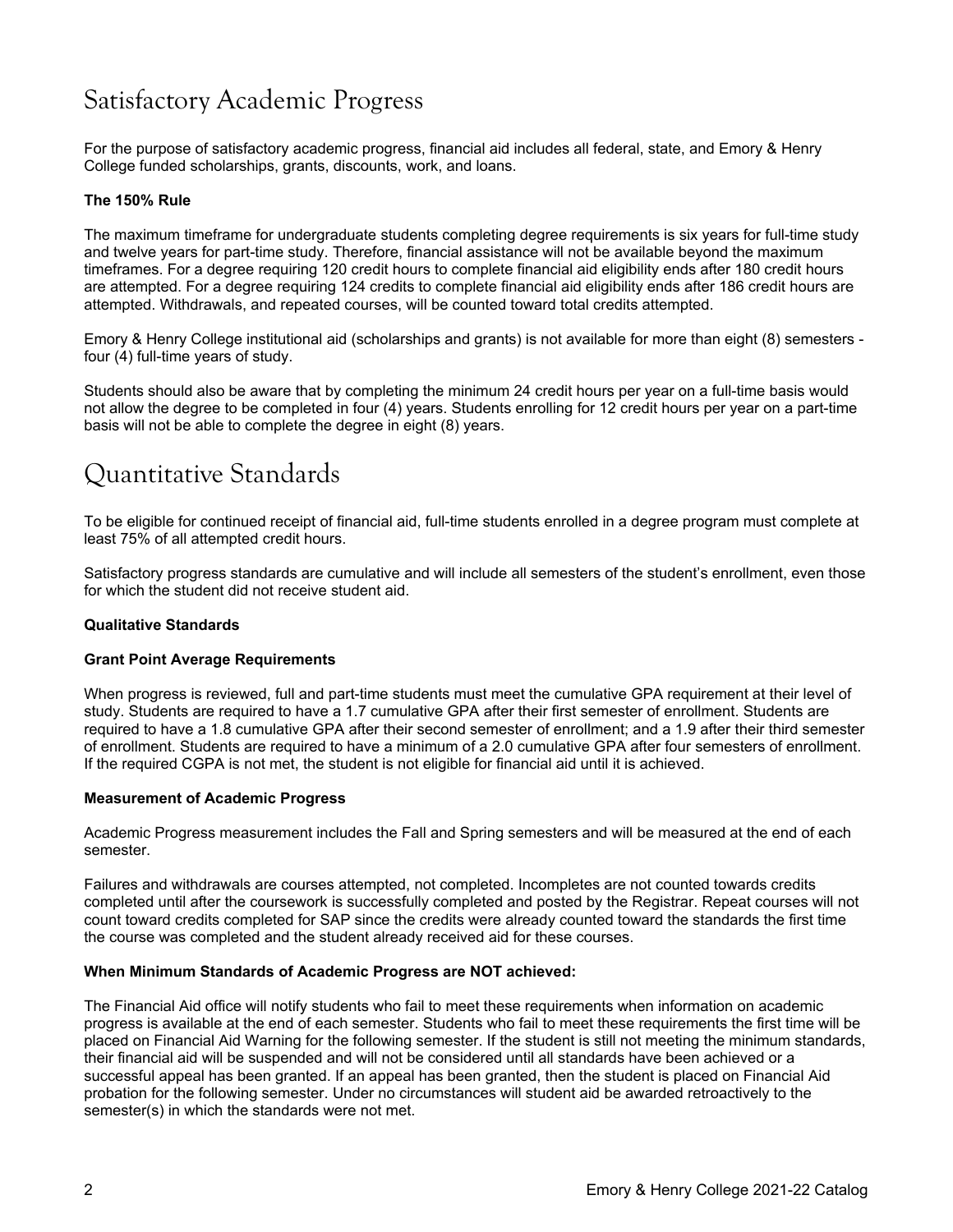Students who fail to meet these requirements are encouraged to make up the hours and grade point requirements during the summer sessions at their own expense. Once the Registrar posts the grades and credits for the summer coursework, and if the requirements have been met, the student will be considered for financial aid for the next academic year. Only coursework attempted at Emory & Henry College will contribute to the grade point average. Students with an approved Application for Transfer Credit will receive unit credit only from coursework taken at another institution.

A student who has not made progress may submit an appeal request to the Director of Financial Aid for an extension to meet the progress requirements, if they feel there were circumstances that contributed to not making progress.

Students are encouraged to meet with their Academic Advisor and/or the Dean of Student Success and Retention to create an academic plan to regain satisfactory academic progress. A student filing an appeal must explain, and document, any unusual/extraordinary circumstances that prevented their academic success and also submit their advisor approved academic plan. All appeals should be sent to the Director of Financial Aid. The student will be contacted in writing regarding the outcome of the appeal.

# Dropped Courses

A course that is dropped during the drop/add period will not be considered as an attempted course. A course that is dropped after the drop/add period will be considered as attempted and not completed. Therefore, that course will count against a student's completion rate.

# Readmitted Students

In order for a readmitted student to be eligible to receive financial aid that student must meet SAP standards at the time of readmission. If a student left the college in an ineligible status then, the student is still required to attain the required SAP standards before becoming eligible to receive financial aid.

# Transfer Students

A transfer student who enrolls at Emory & Henry will be considered to be maintaining satisfactory progress for their first academic year of their enrollment. At the end of a transfer student's first academic year of enrollment, progress will be reviewed in the same manner as for all other students.

# Transfer Credits and Credit by Exam

Credits earned through courses transferred from other institutions, through examination or testing (such as Advanced Placement (AP) or International Baccalaureate (IB) exams) or through dual credit programs will be considered when determining a student's completion rate and maximum timeframe. Only the GPA earned on hours completed at Emory & Henry will be considered when evaluating the cumulative GPA.

# Withdrawals

A student who withdraws from Emory & Henry after a semester has begun will have his or her satisfactory academic progress standing re-evaluated at the end of the academic year in which the withdrawal occurred. A student who was in good standing prior to the withdrawal will remain eligible to receive financial aid until their standing is reevaluated. If a student withdraws from Emory & Henry while on financial aid probation, he or she will be immediately declared ineligible to receive financial aid and must submit an appeal to have his or her standing re- evaluated.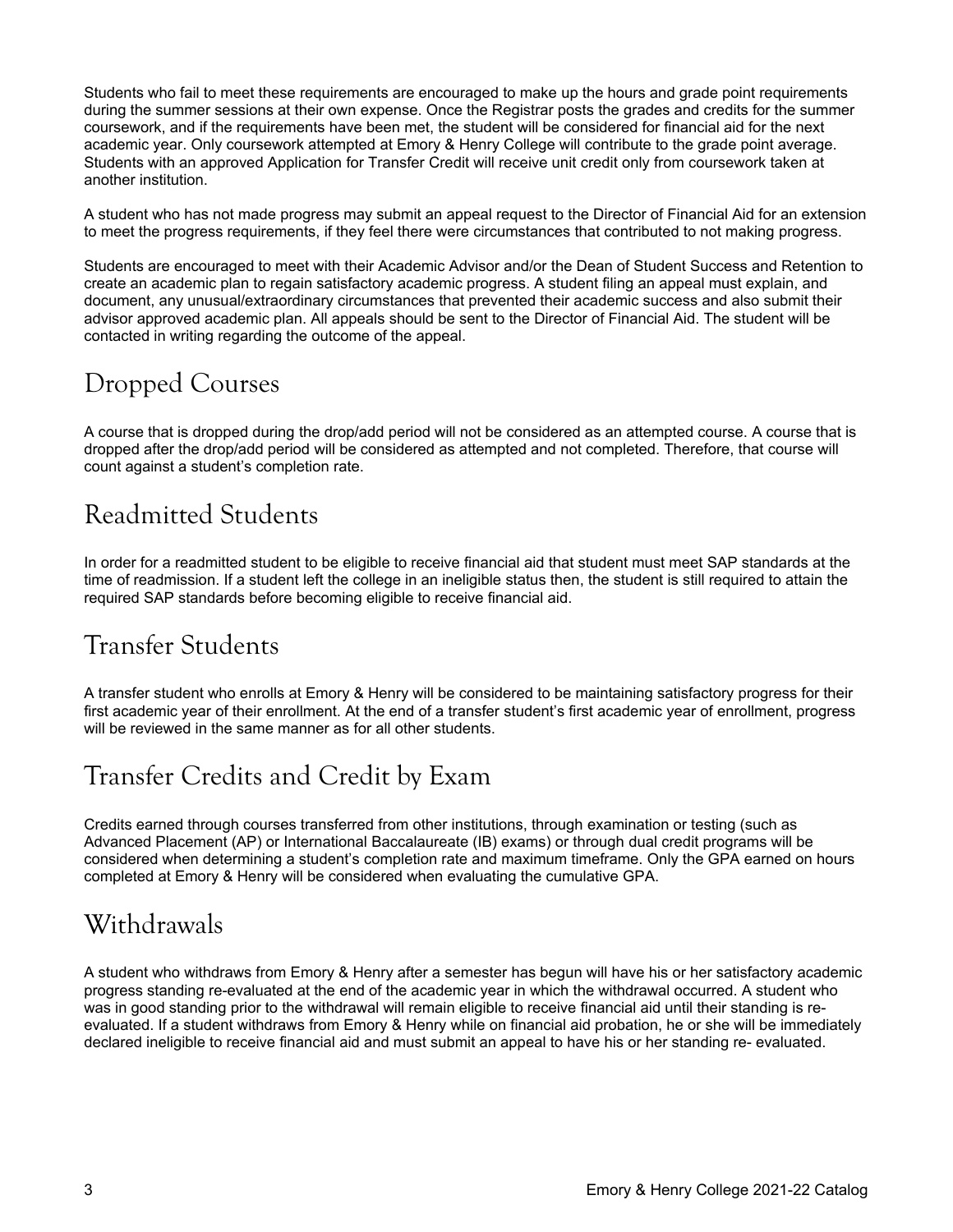# Incomplete Courses

A course in which a student receives an "incomplete" grade will be counted against the student's completion rate for the period being evaluated. An "incomplete" grade will not be included in calculating the cumulative GPA used for the period being evaluated. When the "incomplete" grade is replaced with a final grade in the course, that student's SAP status will be re-evaluated to determine his or her final standing.

# Failed Courses

A course in which the student receives a failing grade will be considered toward the cumulative GPA, semester hours attempted, and whether a student is making satisfactory academic progress.

# Repeated Courses

The hours attempted/earned for a repeat course will be considered toward the cumulative semester hours attempted/earned. The grade earned in the most recent satisfactory completion of the course will be included in the cumulative GPA.

# Terms for Disbursement of Aid

All financial aid administered by Emory & Henry College is credited directly to the student's tuition account in the college's Business Office, with the exception of Federal work-study wages which are disbursed in the form of paychecks or direct deposit to the students each month following submission of a timesheet. For each regular semester a student is enrolled in at least 12 semester hours and eligible to receive aid, one-half of his or her total financial aid award for that academic year is credited to his or her account after the end of the registration add/drop period, as actual funds are received from the source of the financial aid. All financial aid funds are disbursed with priority given to students who complete the application process by the deadlines specified in the Financial Aid Office. Late applicants, even if qualified, may fail to receive funds. Students who have not previously made arrangements to be less than full time and had their aid appropriately recalculated will find their financial aid adjusted after the end of the add/drop period of registration, based on the number of hours for which they actually enroll.

The college may withhold payment of financial aid funds, in whole or in part, for any semester during which any of the following conditions is found to exist:

The student fails to comply with all federal aid regulations;

The student is not maintaining satisfactory academic progress as defined above;

The student is in default on a loan made from any student loan funds or on a loan made, issued, or guaranteed under any of the federal loan programs; or

The student is not enrolled at least half-time in a degree program.

# Veterans Benefit Delayed Policy

Students using Chapter 33 Post 9/11 GI Bill or Chapter 31 Voc Rehab benefits will be allowed to enroll even though VA has not yet paid tuition and fees to the college by the published payment deadline. These students will not be assessed a late penalty fee. The student must produce the VA's Certificate of Eligibility by the first day of class in order for the tuition amounts to be certified. The VA certifying Official will notify the Business Office of all students that are eligible for Chapter 33 and Chapter 31 benefits.

For more detailed information on any financial aid program or on application procedures, visit the Costs and Financial Aid section of the college website (particularly the Financial Aid Handbook under Resources) or contact the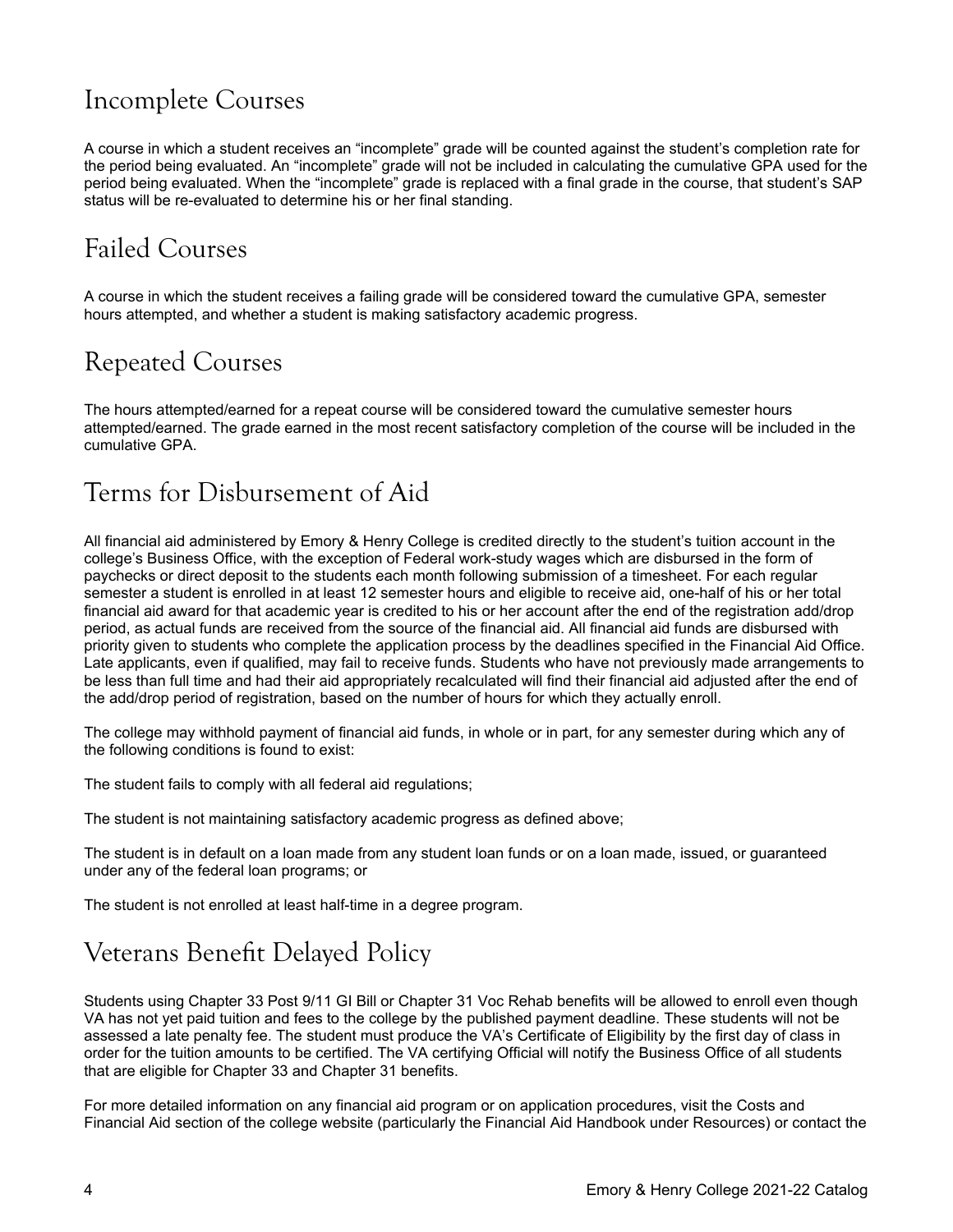Financial Aid Office at Emory & Henry. Current or prospective students and their parents are welcome to make an appointment to talk in person with the Financial Aid Staff. Please write the Financial Aid Office, Emory & Henry College, P. O. Box 947, Emory, Virginia 24327-0947; email [ehfinaid@ehc.edu;](mailto:ehfinaid@ehc.edu) or call 276-944-6940.

# Refunds in the Event of Withdrawal from the College

The college operates on an annual budget that necessitates advance planning and financial commitments to teaching staff and others whose services are essential to its operation. For this reason, no semester charges are removed for those persons who are dismissed from the college for disciplinary reasons. Likewise, students who withdraw from the college, even for illness or other emergencies, receive no refunds of room rent or other fees. Adjustments for tuition and board are pro-rated as indicated below. The date of withdrawal used to compute a student's balance is the date on which the Dean of Students signs the official college withdrawal form. The student who leaves school at one date and waits to withdraw officially at a later date receives appropriate adjustments based on the date of official withdrawal. For an explanation of the procedures for official withdrawal, consult the catalog section on Academic Policies.

### **Student Account Adjustments for College Withdrawals During the Regular Academic Year**

Before the first class 100% (less advance deposits)

Before end of first week of class 90% adjustment to tuition and meals

Before end of second week of class 75% adjustment to tuition and meals

Before end of third week of class 50% adjustment to tuition and meals

Before end of fourth week of class 25% adjustment to tuition and meals No adjustments are made to tuition or meals after the fourth week of class.

### **During Summer Session**

During first week of session 75% adjustment to tuition No adjustment to tuition after first week of summer session

# Financial Aid Adjustments

Federal regulations require financial aid funds to be awarded under the assumption that a student will attend the institution for the entire period in which federal assistance was awarded. When a student withdraws from all courses for any reason, including medical withdrawals, he/she may no longer be eligible for the full amount of funds that he/ she was originally scheduled to receive. The return of federal funds is based upon the premise that students earn their financial aid in proportion to the amount of time in which they are enrolled. A prorated schedule is used to determine the amount of federal student aid funds he/she will have earned at the time of the withdrawal. Thus, a student who withdraws in the second week of class has earned less of his/her financial aid than a student who withdraws in the seventh week. Once 60 percent of the semester is completed, a student is considered to have earned all of his/her financial aid and will not be required to return any funds to the federal government. Federal law requires schools to calculate how much federal financial aid a student has earned if that student completely withdraws OR stops attending before completing the semester. Therefore, return of federal funds may result in a balance due to the college. In such case, the entire balance is due to the college immediately.

# Refunds in the Event of Withdrawal from a Class

The schedule of refunds for withdrawal from a class is different from the above. No adjustments are granted for a course dropped later than seven calendar days after registration day. For full details on the procedures to be completed for official withdrawals, see the catalog section on Academic Policies. Note that the timetable for withdrawal from class without academic penalty is different from the timetable for withdrawal accompanied by refund.